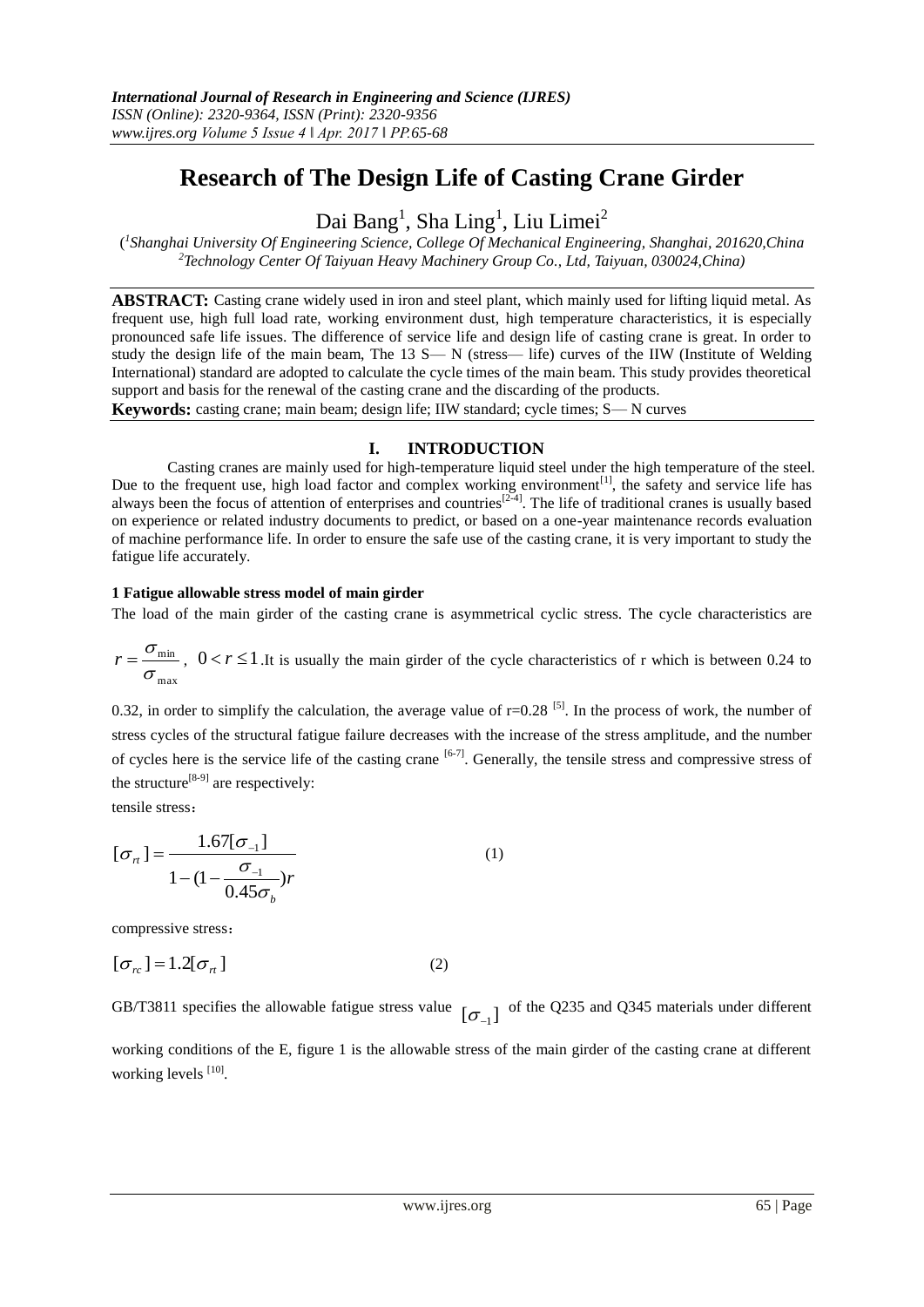

**Fig.1**.The basic allowable stress of the main girder of the casting crane under different working conditions It can be seen from Fig. 1 that (1): the stress concentration level K of the weld directly affects the basic value of the allowable stress of the main girder, and the basic value of the allowable stress of the main girder can be improved by reducing the stress concentration level of the girders ;(2): the higher the structural level of the structural member, the lower the fatigue allowable stress.

#### **2 The relationship between the allowable fatigue stress of main girder and the number of cycles**

The International Welding Association IIW standard is the main method of fatigue life assessment [11]. IIW standard is a complete scientific system, which provides a large number of steel and aluminum materials welded joints  $S$  - N curve data  $^{[12-13]}$ . From the point of view of supporting anti-fatigue design, the contribution of these data is beyond the reach of other ARR standards (the North American Railway Association standard), the EN standard (European standard), the BS standard (British steel structural fatigue design and evaluation criteria). These data represent the fatigue strength of welded joints of nearly one hundred steel structures, and the fatigue strength of the welded joints of different classes is shown in figure 2.



According to the deflection beam of the casting crane, the structure of the welding seam is different in different sections and different parts, as shown in Figure 3, and it will also correspond to different fatigue strength curves about Fig2.

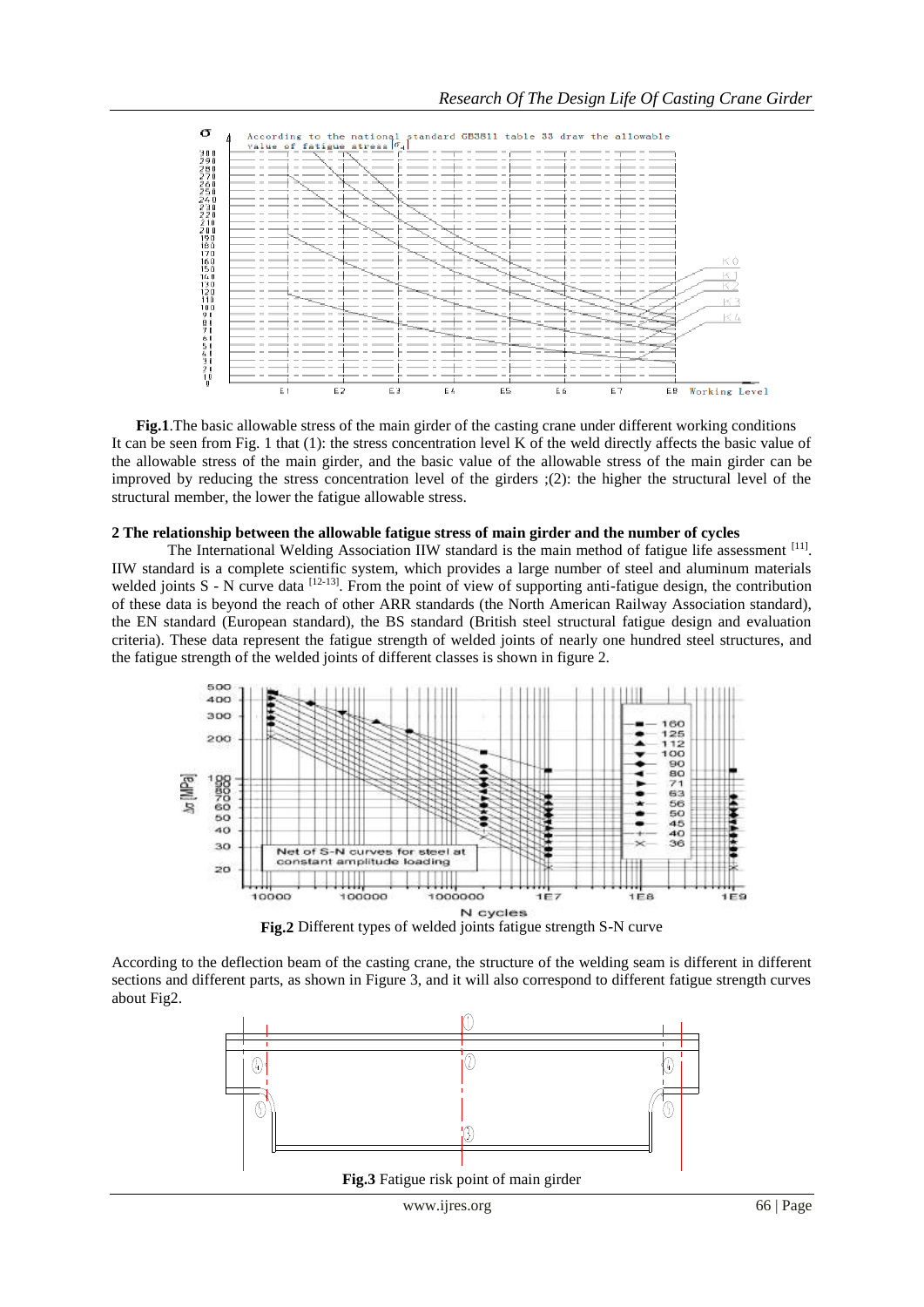| $point()$ $-K1$ stress concentration level $-125$ fatigue curve   |
|-------------------------------------------------------------------|
| point <b>2</b> ——K1 stress concentration level——125 fatigue curve |
| point 3—K2 stress concentration level—100 fatigue curve           |
| point 4—K0 stress concentration level—160 fatigue curve           |
| point 5—K3 stress concentration level—80 fatigue curve            |

According to Fig.1, the basic values of the fatigue allowable stress defined by the structural members at the E7 and E8 working stages are listed in Table 1

**Table 1** Allowable fatigue stress values of welded components determined by GB/T3811

| Component | Tensile and compressive fatigue allowable basic stresses $\lceil \sigma_{-1} \rceil$ (N/mm2) |   |    |       |
|-----------|----------------------------------------------------------------------------------------------|---|----|-------|
| level     | K <sub>0</sub>                                                                               | m |    | 17. . |
| E7        | 103.5                                                                                        |   |    |       |
| E8        | 84                                                                                           |   | 63 |       |

In this paper, the metal structure of the casting crane is Q235, its tensile strength is  $\sigma_b = 370N / mm^2$ . It can be seen from Fig. 3 that the stress point of fatigue of the main girder is mainly tensile stress and compressive stress. Due to space constraints, this paper selects ① and ③ two points for fatigue life analysis.

Based on the allowable stress values of welded components in table 1,  $r = 0.28$ , take these data into the formula (1), as shown in formula (3), so it can be obtained E7, E8 working level corresponding to the point ③ allowable fatigue stress; take these data into the formula (2), as shown in formula (4), so it can be obtained E7, E8 working level corresponding to the point ① allowable fatigue stress. The results are shown in Table 2.

$$
[\sigma_{n}] = \frac{1.67[\sigma_{-1}]}{1 - (1 - \frac{\sigma_{-1}}{0.45 \times 370}) \times 0.28}
$$
\n
$$
[\sigma_{n}] = 1.2[\sigma_{n}]
$$
\n(3)

According to the IIW standard, the fatigue curve of 160 corresponding to K0, the fatigue curve of 125 corresponding to K1, the fatigue curve of 100 corresponding to K2, the fatigue curve of 80 corresponding to K3, and the corresponding number of cycles according to the working level E7 and E8 in Fig. 2.The detailed fatigue life results are shown in Table 3.

| Component | Tensile fatigue allowable stress $[\sigma_{\mu}]$<br>(N/mm 2)  |       |                |                |
|-----------|----------------------------------------------------------------|-------|----------------|----------------|
| level     | K <sub>0</sub>                                                 | K1    | K <sub>2</sub> | K <sub>3</sub> |
| E7        | 193.3                                                          | 175.6 | 152.4          | 113.8          |
| E8        | 162.9                                                          | 148.0 | 127.4          | 94.4           |
| Component | Compressive fatigue allowable stress $[\sigma_{r}]$<br>(N/mm2) |       |                |                |
| level     | K <sub>0</sub>                                                 | K1    | K <sub>2</sub> | K3             |
| E7        | 232.0                                                          | 210.7 | 182.9          | 136.6          |
| E8        | 195.5                                                          | 177.6 | 152.9          | 113.3          |

**Table 2**  $r = 0.28$ ,  $\sigma_b = 370N / mm^2$  corresponding to  $[\sigma_n]$  and  $[\sigma_n]$ 

**Table 3**  $r = 0.28$ ,  $\sigma_b = 370N / mm^2$  corresponding to fatigue life

| Component | Tensile stress fatigue life (stress cycle number)         |                   |                   |                     |
|-----------|-----------------------------------------------------------|-------------------|-------------------|---------------------|
| level     | K <sub>0</sub>                                            | K1                | K <sub>2</sub>    | K3                  |
| E7        | $7.0\times10^{5}$                                         | $7.0\times10^{5}$ | $6.3\times10^{5}$ | $7.0 \times 10^{5}$ |
| E8        | $1.2\times10^{6}$                                         | $1.2\times10^{6}$ | $1.0\times10^{6}$ | $1.2\times10^{6}$   |
| Component | Compressive stress fatigue life (number of stress cycles) |                   |                   |                     |
| level     | K <sub>0</sub>                                            | K1                | K <sub>2</sub>    | K3                  |